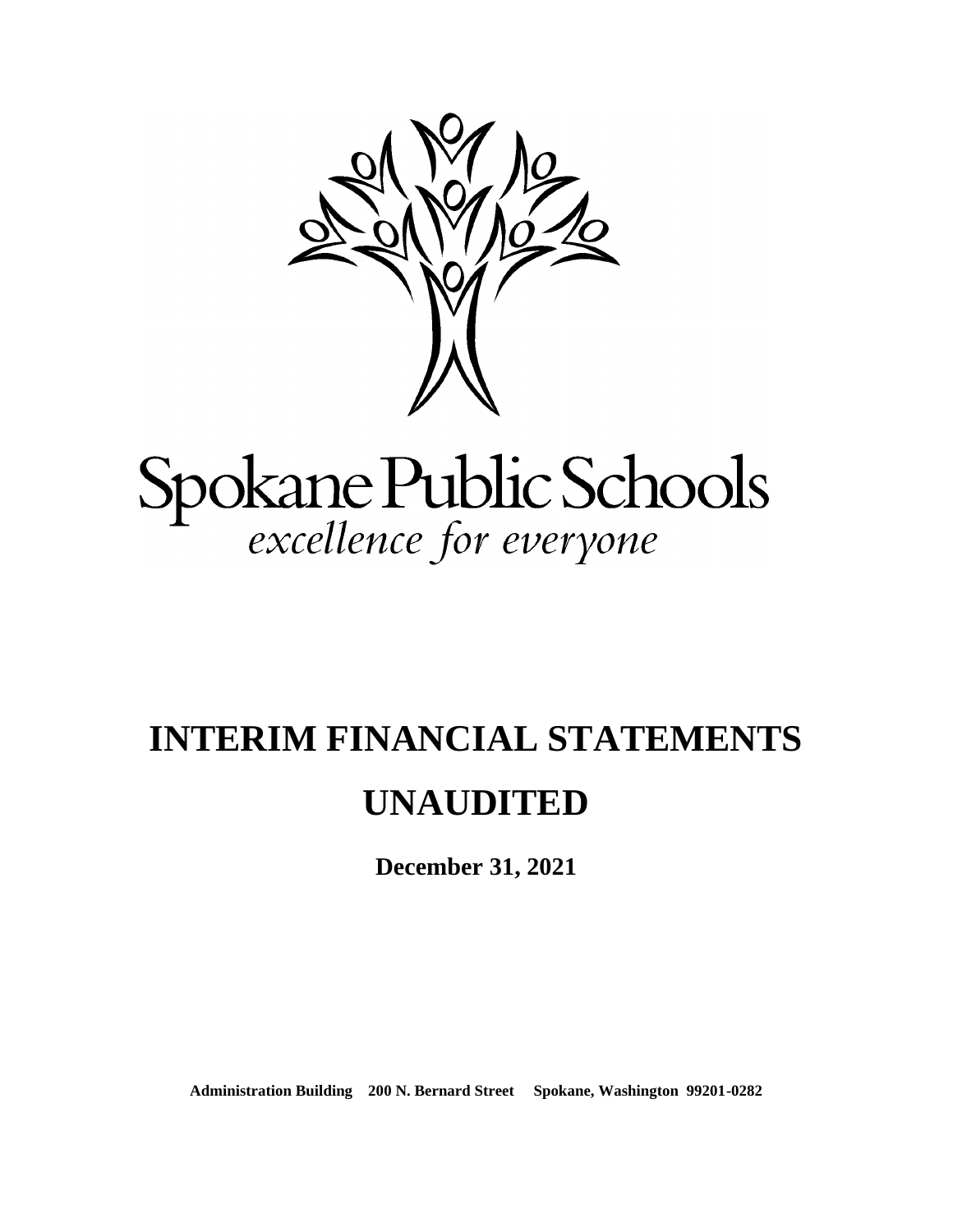### **Spokane Public Schools Comparative Financial Statements As of December 31, 2020 and 2021**

|                                      |                      | 2021-2022      |                   |
|--------------------------------------|----------------------|----------------|-------------------|
|                                      |                      | YTD            | <b>PERCENT</b>    |
|                                      | <b>BUDGET</b>        | <b>ACTUAL</b>  | <b>ACT TO BUD</b> |
| <b>General Fund</b>                  |                      |                |                   |
| Revenues & Other Sources             | \$<br>526,334,327 \$ | 160,474,363    | 30.49%            |
| <b>Expenditures &amp; Other Uses</b> | 533,888,239          | 163,364,901    | 30.60%            |
| <b>Capital Projects Fund</b>         |                      |                |                   |
| <b>Revenues &amp; Other Sources</b>  | 28,772,000           | (20, 100, 825) | $(69.86\%)$       |
| <b>Expenditures &amp; Other Uses</b> | 157,079,000          | 31,887,890     | 20.30%            |
| <b>Debt Service Fund</b>             |                      |                |                   |
| <b>Revenues &amp; Other Sources</b>  | 65,809,000           | 28,445,866     | 43.22%            |
| <b>Expenditures &amp; Other Uses</b> | 69,000,000           | 55,856,352     | 80.95%            |
| <b>Associated Student Body Fund</b>  |                      |                |                   |
| Revenues & Other Sources             | 2,498,000            | 511,282        | 20.47%            |
| <b>Expenditures &amp; Other Uses</b> | 2,583,000            | 391,973        | 15.18%            |

|                                      |                   |      | 2020-2021     |                |
|--------------------------------------|-------------------|------|---------------|----------------|
|                                      |                   |      | YTD           | <b>PERCENT</b> |
|                                      | <b>BUDGET</b>     |      | <b>ACTUAL</b> | ACT TO BUD     |
| <b>General Fund</b>                  |                   |      |               |                |
| Revenues & Other Sources             | \$<br>470,437,168 | - \$ | 144,477,440   | 30.71%         |
| <b>Expenditures &amp; Other Uses</b> | 482,137,168       |      | 143, 193, 173 | 29.70%         |
| <b>Capital Projects Fund</b>         |                   |      |               |                |
| Revenues & Other Sources             | 162,782,000       |      | 1,998,098     | 1.23%          |
| <b>Expenditures &amp; Other Uses</b> | 195,002,000       |      | 22,863,082    | 11.72%         |
| <b>Debt Service Fund</b>             |                   |      |               |                |
| Revenues & Other Sources             | 57,826,000        |      | 23,781,167    | 41.13%         |
| <b>Expenditures &amp; Other Uses</b> | 59,002,000        |      | 44,542,281    | 75.49%         |
| <b>Associated Student Body Fund</b>  |                   |      |               |                |
| Revenues & Other Sources             | 2,702,000         |      | 115,332       | 4.27%          |
| <b>Expenditures &amp; Other Uses</b> | 2,596,000         |      | 75,994        | 2.93%          |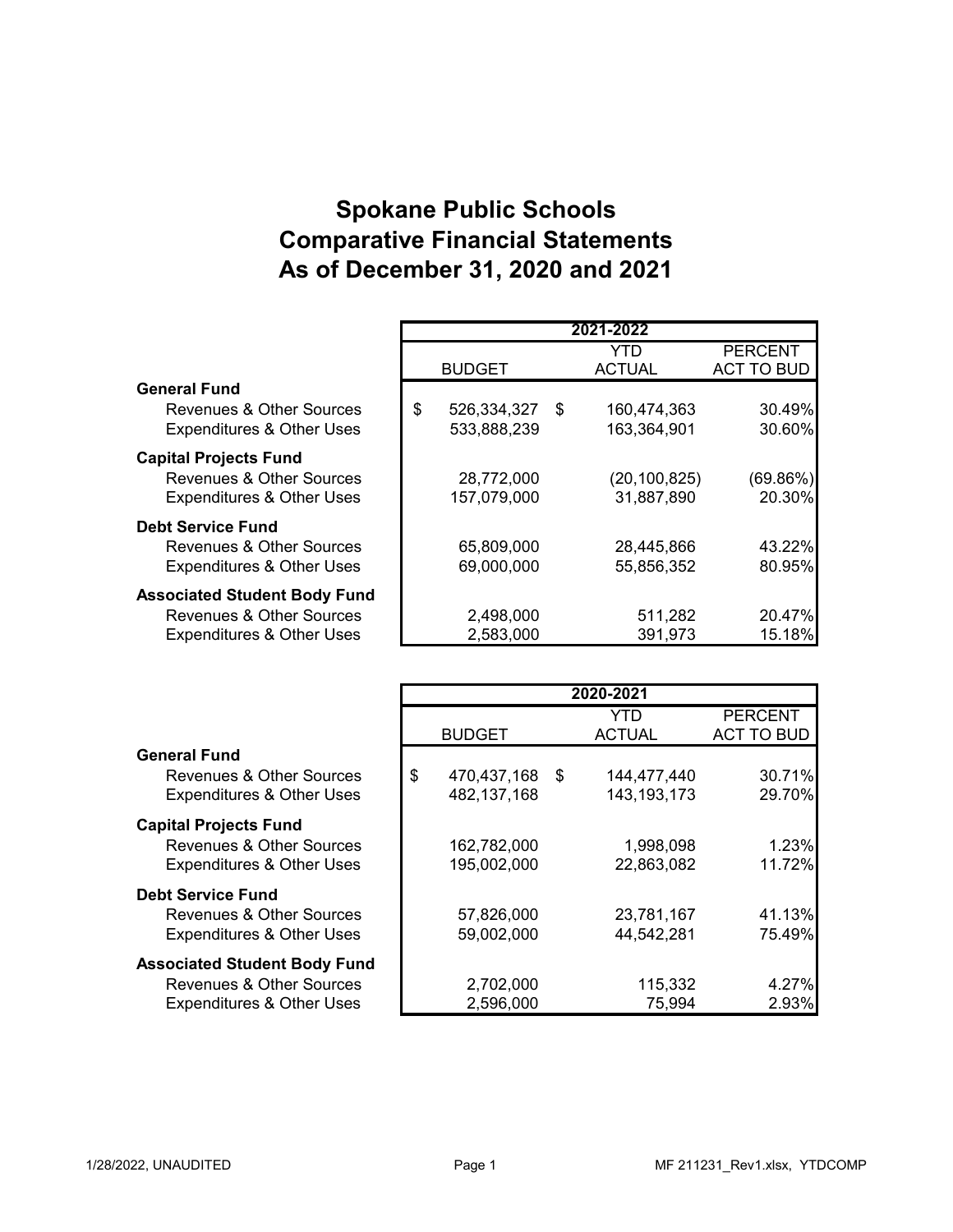#### **Spokane Public Schools Balance Sheet December 31, 2021**

|                                                     |                     | Capital                                                                       |                     | ASB&           | Total              |
|-----------------------------------------------------|---------------------|-------------------------------------------------------------------------------|---------------------|----------------|--------------------|
|                                                     | General             | Projects                                                                      | <b>Debt Service</b> | Trust          | All                |
|                                                     | Fund                | Fund                                                                          | Fund                | Funds          | Funds              |
| <b>Assets</b>                                       |                     |                                                                               |                     |                |                    |
| Imprest Fund                                        | \$<br>149,947.20 \$ |                                                                               | \$                  | \$             | \$<br>149,947.20   |
| <b>Warrants Outstanding</b>                         | (35, 784, 924.25)   | (79, 158.34)                                                                  |                     | (13,080.27)    | (35,877,162.86)    |
| Cash with Fiscal Agent                              | 50,000.00           |                                                                               |                     |                | 50,000.00          |
| <b>Taxes Receivable</b>                             | 381,365.23          |                                                                               | 1,750,039.13        | $\blacksquare$ | 2,131,404.36       |
| <b>Accounts Receivable</b>                          | 693,145.30          | 26,747.85                                                                     |                     | 445.00         | 720,338.15         |
| Due from Other Funds                                | 153,818.97          | 3,793,847.47                                                                  |                     |                | 3,947,666.44       |
| <b>Inventory - Supplies and Materials</b>           | 1,435,736.76        |                                                                               |                     |                | 1,435,736.76       |
| Inventory - Lunchrooms                              | 131, 153.99         |                                                                               |                     |                | 131,153.99         |
| Inventory - USDA Commodities                        | 283,032.50          |                                                                               |                     |                | 283,032.50         |
| <b>Prepaid Expenditures</b>                         | 3,715,062.10        |                                                                               |                     |                | 3,715,062.10       |
| Investments                                         | 88,555,122.15       | 150, 157, 966.52                                                              | 6,401,892.79        | 2,242,458.57   | 247,357,440.03     |
|                                                     |                     |                                                                               |                     |                |                    |
| <b>Total Assets</b>                                 | 59,763,459.95       | \$153,899,403.50 \$8,151,931.92 \$2,229,823.30 \$224,044,618.67               |                     |                |                    |
| <b>Liabilities</b>                                  |                     |                                                                               |                     |                |                    |
| <b>Accounts Payable</b>                             | \$<br>2,122,534.79  | 4,200,585.16 \$<br>\$                                                         |                     | \$<br>5,183.33 | 6,328,303.28<br>\$ |
| <b>Accrued Salaries and Adjustments</b>             | (171,000.00)        |                                                                               |                     |                | (171,000.00)       |
| Payroll Deductions and Taxes Payable                | 5,978,986.36        | 9,300.00                                                                      |                     |                | 5,988,286.36       |
| Due to Other Funds                                  | 3,775,339.39        | 129,029.13                                                                    |                     | 43,297.92      | 3,947,666.44       |
| Deferred Revenues - Grants                          |                     |                                                                               |                     |                |                    |
| Deferred Revenues - Property Taxes                  | (557, 805.18)       |                                                                               | 143,340.63          |                | (414, 464.55)      |
| <b>Total Liabilities</b>                            | 11,148,055.36       | 4,338,914.29                                                                  | 143,340.63          | 48,481.25      | 15,678,791.53      |
| <b>Fund Balance and Reserves</b>                    |                     |                                                                               |                     |                |                    |
| Non-spendable Inventory and Prepaids                | 6,361,034.82        |                                                                               |                     |                | 6,361,034.82       |
| Non-Spendable Trust Principal                       |                     |                                                                               |                     | 75,000.00      | 75,000.00          |
| Restricted for Fund Purpose                         |                     | 16,668,984.98                                                                 |                     | 2,078,018.37   | 18,747,003.35      |
| <b>Restricted for Debt Service</b>                  | 6,400,000.00        | 144,000.00                                                                    | 35,419,076.75       | L.             | 41,963,076.75      |
| <b>Restricted for Skills Center</b>                 | 1,827,737.00        |                                                                               |                     |                | 1,827,737.00       |
| Restricted for Self-insurance                       | 1,863,600.00        |                                                                               |                     |                | 1,863,600.00       |
| <b>Restricted for Bond Proceeds</b>                 |                     | 132,824,482.29                                                                |                     |                | 132,824,482.29     |
|                                                     |                     |                                                                               |                     |                |                    |
| <b>Restricted for State Match</b>                   |                     | 51,911,736.79                                                                 |                     |                | 51,911,736.79      |
| Assigned to Other Items                             | 7,680,813.92        |                                                                               |                     |                | 7,680,813.92       |
| Unassigned Fund Balance                             | 4,837,461.70        |                                                                               |                     | (118, 621.60)  | 4,718,840.10       |
| Assigned Minimum Fund Balance                       | 22,535,295.37       |                                                                               |                     |                | 22,535,295.37      |
| <b>Total Beginning Fund Balance</b>                 | 51,505,942.81       | 201,549,204.06                                                                | 35,419,076.75       | 2,034,396.77   | 290,508,620.39     |
| Revenues                                            | 160,474,362.59      | (20, 100, 824.51)                                                             | 28,445,866.41       | 557,645.43     | 169,377,049.92     |
| Expenditures                                        | 163,364,900.81      | 31,887,890.34                                                                 | 55,856,351.87       | 410,700.15     | 251,519,843.17     |
| <b>Revenues Over/(Under) Expenditures</b>           | (2,890,538.22)      | (51,988,714.85)                                                               | (27, 410, 485.46)   | 146,945.28     | (82, 142, 793.25)  |
| <b>Total Fund Balance</b>                           | 48,615,404.59       | 149,560,489.21                                                                | 8,008,591.29        | 2,181,342.05   | 208,365,827.14     |
| <b>Total Liabilities &amp; Interim Fund Balance</b> | \$                  | 59,763,459.95 \$153,899,403.50 \$8,151,931.92 \$2,229,823.30 \$224,044,618.67 |                     |                |                    |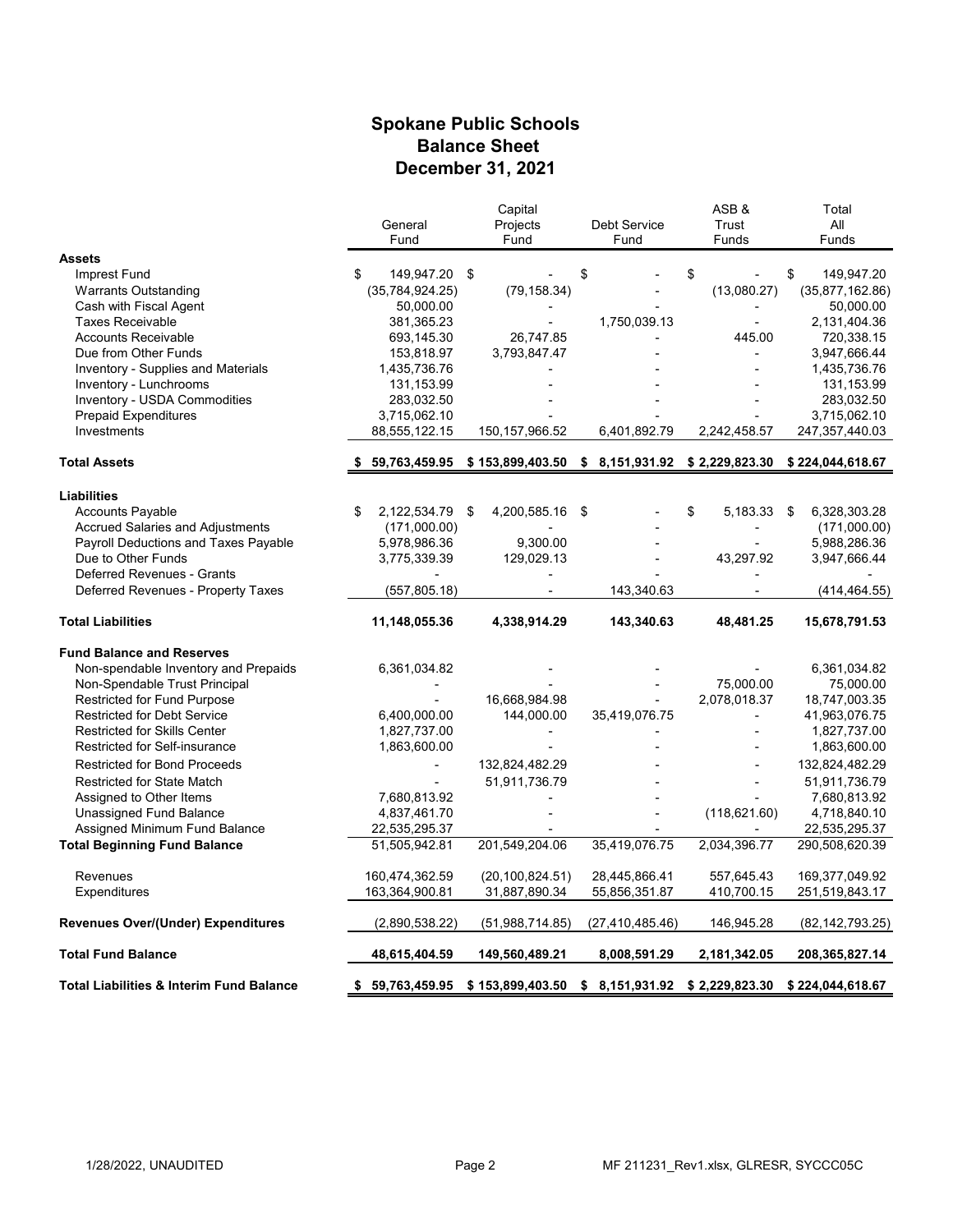#### **Spokane Public Schools Statement of Revenues, Expenditures and Fund Balance December 31, 2021**

|                                                   |                 | Capital           |                    | ASB&           | Total               |
|---------------------------------------------------|-----------------|-------------------|--------------------|----------------|---------------------|
|                                                   | General         | Projects          | Debt Service       | Trust          | All                 |
|                                                   | Fund            | Fund              | Fund               | Funds          | Funds               |
| <b>Revenues</b>                                   |                 |                   |                    |                |                     |
| <b>Local Taxes</b>                                | \$16,290,113.85 | \$                | 27,939,549.28 \$   |                | 44,229,663.13<br>\$ |
| Local Non-Tax                                     | 2,861,850.47    | 399,009.83        | 72.629.13          | 557,645.43     | 3,891,134.86        |
| State Funds - General                             | 88,519,396.12   |                   |                    |                | 88,519,396.12       |
| State Funds - Special                             | 26,591,778.50   | (20, 361, 834.34) |                    |                | 6,229,944.16        |
| <b>Federal Funds</b>                              | 23,813,904.17   | (138,000.00)      | 433,688.00         |                | 24,109,592.17       |
| <b>Other School Districts</b>                     | 1,666,366.88    |                   |                    |                | 1,666,366.88        |
| Other Agencies/Associations                       | 728,481.98      |                   |                    |                | 728,481.98          |
| <b>Other Financing Sources</b>                    | 2.470.62        |                   |                    |                | 2,470.62            |
| <b>Total Revenues and Other Financing Sources</b> | 160,474,362.59  | (20, 100, 824.51) | 28,445,866.41      | 557,645.43     | 169,377,049.92      |
| <b>Expenditures</b>                               |                 |                   |                    |                |                     |
| <b>Basic Instruction</b>                          | 82,109,918.65   |                   |                    |                | 82,109,918.65       |
| <b>Federal Special Purpose</b>                    | 13,469,629.64   |                   |                    |                | 13,469,629.64       |
| Special Education                                 | 22,003,230.69   |                   |                    |                | 22,003,230.69       |
| Pro-Tech Education                                | 4,319,332.48    |                   |                    |                | 4,319,332.48        |
| <b>Skills Center</b>                              | 1,127,760.45    |                   |                    |                | 1,127,760.45        |
| <b>Compensatory Education</b>                     | 11,677,484.85   |                   |                    |                | 11,677,484.85       |
| Other Instructional Programs                      | 878,011.74      |                   |                    |                | 878,011.74          |
| <b>Community Services</b>                         | 3,334,849.03    |                   |                    |                | 3,334,849.03        |
| <b>Support Services</b>                           | 24,444,683.28   |                   |                    |                | 24,444,683.28       |
| <b>Other Expenditures</b>                         |                 | 31,887,890.34     | 55,856,351.87      | 410,700.15     | 88, 154, 942. 36    |
| <b>Total Expenditures</b>                         | 163,364,900.81  | 31,887,890.34     | 55,856,351.87      | 410,700.15     | 251,519,843.17      |
| <b>Total Beginning Fund Balance</b>               | 51,505,942.81   | 201,549,204.06    | 35,419,076.75      | 2,034,396.77   | 290,508,620.39      |
| <b>Excess Revenues/Other Financing Sources</b>    |                 |                   |                    |                |                     |
| <b>Over/under Expenditures and Other Uses</b>     | (2,890,538.22)  | (51,988,714.85)   | (27, 410, 485.46)  | 146,945.28     | (82, 142, 793.25)   |
| <b>Ending Interim Fund Balance</b>                | \$48,615,404.59 | \$149,560,489.21  | 8,008,591.29<br>S. | \$2,181,342.05 | \$208,365,827.14    |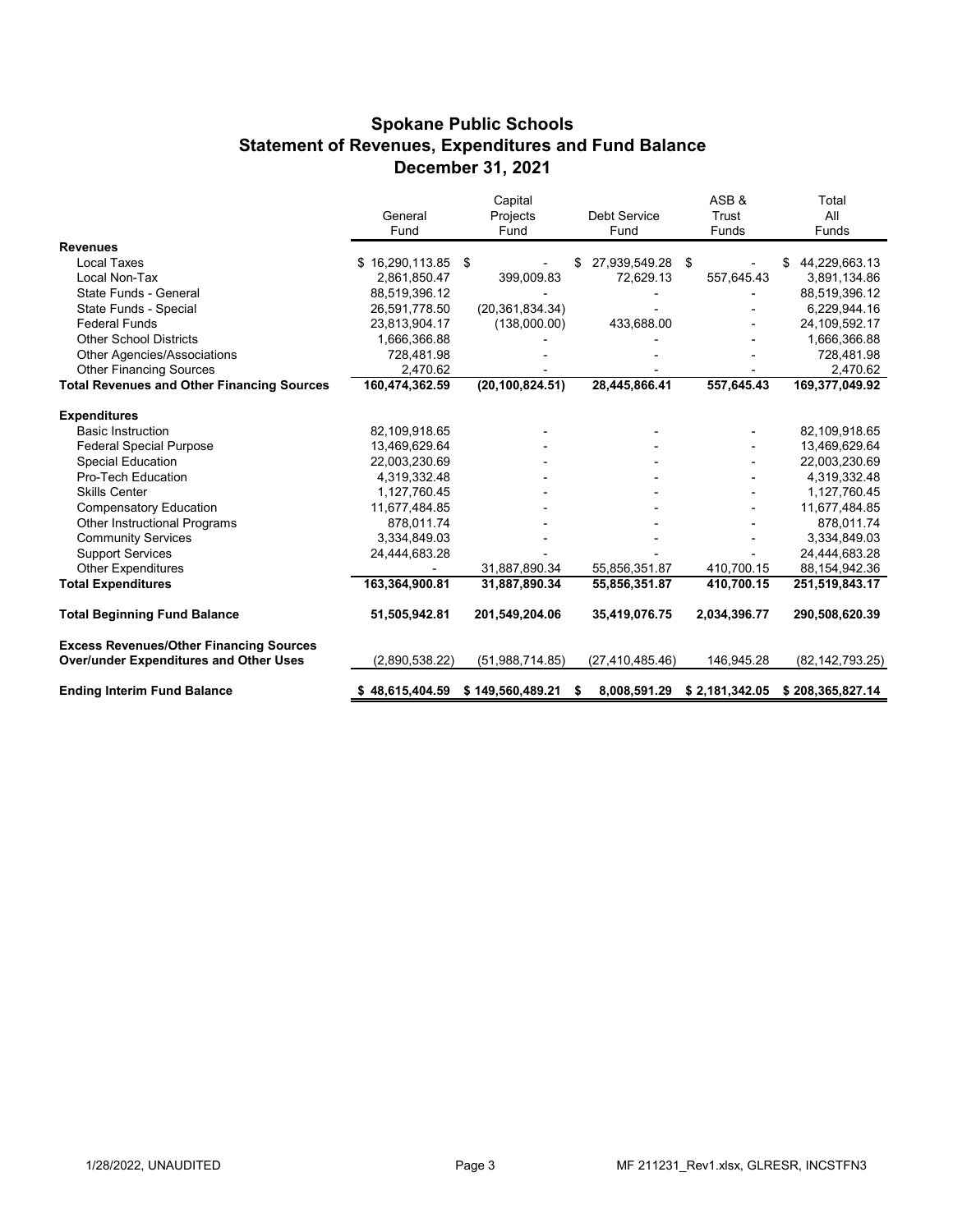#### **Spokane Public Schools General Fund Revenues and Other Financing Sources December 31, 2021 Budget Status Report**

|                                                                                | Revised                  |     | Actual<br>For  | Actual<br>For                                   |                           |                 |
|--------------------------------------------------------------------------------|--------------------------|-----|----------------|-------------------------------------------------|---------------------------|-----------------|
|                                                                                | <b>Budget</b>            |     | Month          | Year                                            | Balance                   | %               |
| 1100 Local Property Taxes                                                      | 52,575,740.00 \$         |     | 145,034.33 \$  | 16,290,023.64 \$                                | 36,285,716.36             | 31.0            |
| 1000 Total Local Taxes                                                         | 52,575,740.00            |     | 145,124.54     | 16,290,113.85                                   | 36,285,626.15             | 31.0            |
| 2100 Tuitions and Fees, Unassigned                                             | 2,975,800.00             |     | 166,355.89     | 867,674.25                                      | 2,108,125.75              | 29.2            |
| 2200 Sale of Goods, Supplies and Services                                      | 8,596,911.00             |     | 536,649.48     | 1,696,124.96                                    | 6,900,786.04              | 19.7            |
| 2300 Investment Earnings                                                       | 427,550.00               |     | 21,389.95      | 107,666.64                                      | 319,883.36                | 25.2            |
| 2500 Gifts and Donations                                                       | 395,184.00               |     | 22,801.72      | 91,190.44                                       | 303,993.56                | 23.1            |
| 2600 Fines and Damages                                                         | 47,383.00                |     | 1,981.24       | 10,834.27                                       | 36,548.73                 | 22.9            |
| 2700 Rentals                                                                   | 639,516.00               |     | 14,056.46      | 58,172.54                                       | 581,343.46                | 9.1             |
| 2800 Insurance Recoveries                                                      | 2,012.00                 |     |                |                                                 | 2,012.00                  |                 |
| 2900 Local Nontax, Unassigned                                                  | 270,211.00               |     | 4,611.57       | 30,187.37                                       | 240,023.63                | 11.2            |
| 2000 Total Local Nontax                                                        | 13,354,567.00            |     | 767,846.31     | 2,861,850.47                                    | 10,492,716.53             | 21.4            |
| 3100 Apportionment                                                             | 272,764,154.00           |     | 24,551,610.59  | 85,327,066.20                                   | 187,437,087.80            | 31.3            |
| 3300 Local Effort Assistance                                                   | 9,145,073.00             |     | 227,932.36     | 3,192,329.92                                    | 5,952,743.08              | 34.9            |
| 3000 Total State, General Purpose                                              | 281,909,227.00           |     | 24,779,542.95  | 88,519,396.12                                   | 193,389,830.88            | 31.4            |
| 4100 Special Purpose, Unassigned                                               | 82,451,212.00            |     | 6,581,149.20   | 24,841,276.55                                   | 57,609,935.45             | 30.1            |
| 4300 Other State Agencies, Unassigned                                          | 4,506,992.00             |     | 584,737.26     | 1,750,501.95                                    | 2,756,490.05              | 38.8            |
| 4000 Total State, Special Purpose                                              | 86,958,204.00            |     | 7,165,886.46   | 26,591,778.50                                   | 60,366,425.50             | 30.6            |
| 6100 Special Purpose, OSPI, Unassigned                                         | 82,082,926.00            |     | 16,286,028.15  | 22,670,976.79                                   | 104,753,902.79            | 27.6            |
| 6200 Direct Special Purpose Grants                                             | 286,970.00               |     | 13,044.20      | 19,903.46                                       | 267,066.54                | 6.9             |
| 6300 Fed Other Agency Grants                                                   | 5,998,440.00             |     | 305,042.13     | 660,790.90                                      | 5,337,649.10              | 11.0            |
| 6900 Federal Noncash Items                                                     | 1,083,131.00             |     | 94,100.19      | 462,233.02                                      | 620,897.98                | 42.7            |
| 6000 Total Federal, Special Purpose                                            | 89,451,467.00            |     | 16,698,214.67  | 23,813,904.17                                   | 110,979,516.41            | 26.6            |
| 7100 Other School District Program Participation<br>7300 Nonhigh Participation | 1,295,247.00<br>6,665.00 |     | $\sim$         | 1,666,366.88                                    | (371, 119.88)<br>6,665.00 | 128.7<br>$\sim$ |
| 7000 Total Revenues, Other School Districts                                    | 1,301,912.00             |     |                | 1,666,366.88                                    | (364, 454.88)             | 128.0           |
| 8100 Other Agency & Association Grants                                         | 753,030.00               |     | 122,625.00     | 728,481.98                                      | 24,548.02                 | 96.7            |
| 8000 Total Revenue, Other Agencies/Associations                                | 753,030.00               |     | 122,625.00     | 728,481.98                                      | 24,548.02                 | 96.7            |
| 9300 Sale of Equipment                                                         | 30,180.00                |     | $\blacksquare$ | 2,470.62                                        | 27,709.38                 | 8.2             |
| 9000 Total Other Financing Sources                                             | 30,180.00                |     | $\mathbf{r}$   | 2,470.62                                        | 27,709.38                 | 8.2             |
| <b>Total Revenues and Other Financing Sources</b>                              | \$526,334,327.00         | -\$ |                | 49,679,239.93 \$160,474,362.59 \$365,859,964.41 |                           | 30.5            |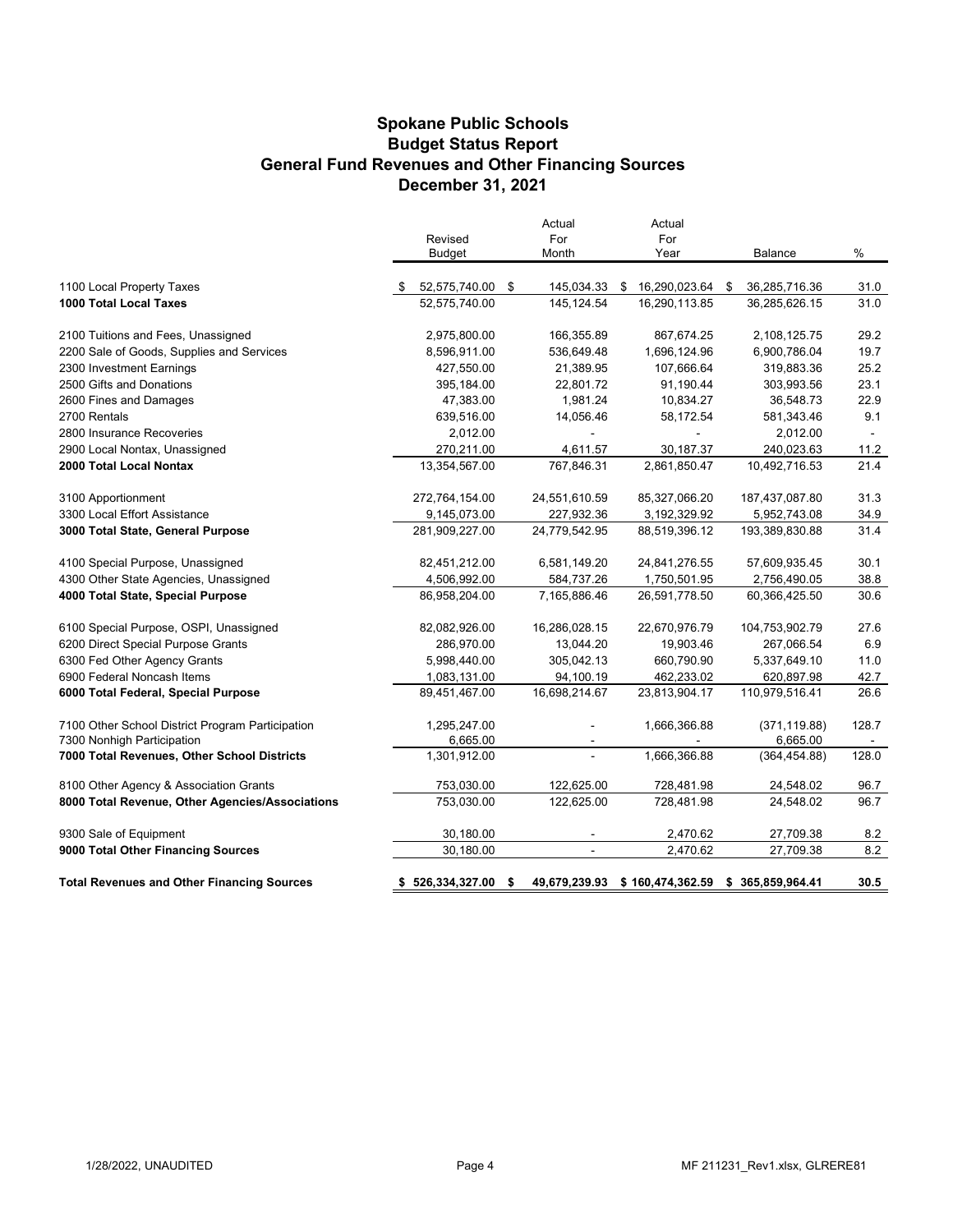#### **Budget Status Report General Fund Expenditures by Program Spokane Public Schools December 31, 2021**

|                                     |                  | Actual                                                                             |     | Actual        |                    |                  |       |
|-------------------------------------|------------------|------------------------------------------------------------------------------------|-----|---------------|--------------------|------------------|-------|
|                                     | Revised          | For                                                                                |     | For           |                    |                  |       |
| Program                             | Budget           | Month                                                                              |     | Year          | Encumb.            | Balance          | %     |
| 01 Basic Education                  | \$250,528,736.00 | 14,421,599.90<br>\$                                                                | -\$ | 78,135,060.30 | \$<br>7,021,311.37 | \$165,372,364.33 | 34.0  |
| 02 Alternative Learning Experience  | 10,038,856.00    | 911,538.06                                                                         |     | 3,919,316.02  | 47,236.22          | 6,072,303.76     | 39.5  |
| 03 Open Doors Program               | 726,259.00       | 52,226.37                                                                          |     | 55,542.33     | 1,860,368.96       | (1, 189, 652.29) | 263.8 |
| 01 Total                            | 261,293,851.00   | 15,385,364.33                                                                      |     | 82,109,918.65 | 8,928,916.55       | 170,255,015.80   | 34.8  |
| 12 Fed Stimulus, School Improvement | 20,163,049.00    | 6,464,650.62                                                                       |     | 8,022,574.18  | 107,557.33         | 12,032,917.49    | 40.3  |
| 13 State Fiscal Stabilization Funds | 6,920,774.00     | 179,906.41                                                                         |     | 699,874.54    |                    | 6,220,899.46     | 10.11 |
| 14 Federal Stimulus, IDEA           | 14,245,576.00    | 1,173,983.06                                                                       |     | 4,738,836.17  |                    | 9,506,739.83     | 33.3  |
| 19 Federal Stimulus, Other Monies   | 351,870.00       | 8,299.66                                                                           |     | 8,344.75      |                    | 343,525.25       | 2.4   |
| 10 Total                            | 41,681,269.00    | 7,826,839.75                                                                       |     | 13,469,629.64 | 107,557.33         | 28,104,082.03    | 32.57 |
| 21 Special Ed, Basic, State         | 60,840,816.00    | 5,136,899.38                                                                       |     | 19,294,000.79 | 2,594,595.00       | 38,952,220.21    | 36.0  |
| 23 Special Ed, ARP, Federal         | 1,611,643.00     | 141,547.60                                                                         |     | 560,942.49    |                    | 1,050,700.51     | 34.8  |
| 24 Special Ed, Supp, Federal        | 6,333,938.00     | 537,560.98                                                                         |     | 2,148,287.41  |                    | 4,185,650.59     | 33.9  |
| 20 Total                            | 68,786,397.00    | 5,816,007.96                                                                       |     | 22,003,230.69 | 2,594,595.00       | 44,188,571.31    | 35.8  |
| 31 CTE, Basic, State                | 10,483,099.00    | 888,769.25                                                                         |     | 3,622,444.48  | 51,460.08          | 6,809,194.44     | 35.1  |
| 34 CTE, MS Basic, State             | 2,136,648.00     | 181,320.74                                                                         |     | 655,957.43    | 73,665.94          | 1,407,024.63     | 34.2  |
| 38 CTE, Federal                     | 240,680.00       | 730.30                                                                             |     | 40,274.57     | 66,628.65          | 133,776.78       | 44.4  |
| 39 CTE, Other Categories            | 10,060.00        |                                                                                    |     | 656.00        |                    | 9,404.00         | 6.5   |
| 30 Total                            | 12,870,487.00    | 1,070,820.29                                                                       |     | 4,319,332.48  | 191,754.67         | 8,359,399.85     | 35.1  |
| 45 Skills Center, Basic, State      | 4,328,237.00     | 286,692.39                                                                         |     | 1,125,043.39  | 62,039.05          | 3,141,154.56     | 27.4  |
| 46 Skills Center, Federal           | 67,231.00        |                                                                                    |     | 2,717.06      |                    | 64,513.94        | 4.0   |
| 47 Skill Center, Facility Upgrades  | 60,600.00        |                                                                                    |     |               |                    | 60,600.00        |       |
| 40 Total                            | 4,456,068.00     | 286,692.39                                                                         |     | 1,127,760.45  | 62,039.05          | 3,266,268.50     | 26.7  |
| 51 Disadvantaged, Federal           | 12,572,385.00    | 931,750.17                                                                         |     | 3,801,123.33  | 26,534.83          | 8,744,726.84     | 30.4  |
| 52 School Improvement, Federal      | 1,882,783.00     | 91,969.85                                                                          |     | 446,010.60    | 34,741.63          | 1,402,030.77     | 25.5  |
| 55 Learning Assistance, State       | 16,594,603.00    | 1,218,898.58                                                                       |     | 4,909,965.87  | 54,151.00          | 11,630,486.13    | 29.9  |
| 58 Special and Pilot Programs       | 5,129,943.00     | 72,217.78                                                                          |     | 184,545.49    | 12,062.93          | 4,933,334.58     | 3.8   |
| 50 Total                            | 36,179,714.00    | 2,314,836.38                                                                       |     | 9,341,645.29  | 127,490.39         | 26,710,578.32    | 26.2  |
| 64 Language Enhancement Program     | 286,269.00       | 17,591.70                                                                          |     | 68,352.19     | 3,705.52           | 214,211.29       | 25.2  |
| 65 English Language Learners, State | 6,749,902.00     | 552,233.83                                                                         |     | 2,118,018.87  | 75,499.87          | 4,556,383.26     | 32.5  |
| 68 Indian Ed, Federal DOE           | 236,825.00       | 11,429.71                                                                          |     | 52,856.49     |                    | 183,968.51       | 22.3  |
| 69 Compensatory, Other              | 1,014,525.00     | 26,271.70                                                                          |     | 96,612.01     | 6,048.00           | 911,864.99       | 10.1  |
| 60 Total                            | 8,287,521.00     | 607,526.94                                                                         |     | 2,335,839.56  | 85,253.39          | 5,866,428.05     | 29.2  |
| 73 Summer School                    | 263,015.00       |                                                                                    |     | (609.96)      |                    | 263,624.96       | (0.2) |
| 74 Highly Capable                   | 1,903,004.00     | 151,839.94                                                                         |     | 613,433.93    | 1,533.83           | 1,288,036.24     | 32.3  |
| 79 Instructional Programs, Other    | 2,209,186.00     | 78,035.35                                                                          |     | 265,187.77    | 800.78             | 1,943,197.45     | 12.0  |
| 70 Total                            | 4,375,205.00     | 229,875.29                                                                         |     | 878,011.74    | 2,334.61           | 3,494,858.65     | 20.1  |
| 86 Community Schools                | 8,018.00         |                                                                                    |     |               |                    | 8,018.00         |       |
| 88 Childcare Programs               | 6,677,210.00     | 459,242.88                                                                         |     | 1,717,407.75  | 80,916.15          | 4,878,886.10     | 26.9  |
| 89 Other Community Services         | 6,974,586.00     | 415,988.04                                                                         |     | 1,617,441.28  | 118,146.85         | 5,238,997.87     | 24.9  |
| 80 Total                            | 13,659,814.00    | 875,230.92                                                                         |     | 3,334,849.03  | 199,063.00         | 10,125,901.97    | 25.9  |
| 97 District Wide Support            | 52,307,928.00    | 3,574,506.25                                                                       |     | 15,426,615.71 | 4,980,089.32       | 31,901,222.97    | 39.0  |
| 98 Nutrition Services               | 15,418,141.00    | 1,526,576.09                                                                       |     | 5,477,424.53  | 6,043,190.47       | 3,897,526.00     | 74.7  |
| 99 Transportation                   | 14,571,844.00    | 1,099,251.70                                                                       |     | 3,540,643.04  | 16,595,690.63      | (5,564,489.67)   | 138.2 |
| 90 Total                            | 82,297,913.00    | 6,200,334.04                                                                       |     | 24,444,683.28 | 27,618,970.42      | 30,234,259.30    | 63.3  |
| <b>Total Program Expenditures</b>   |                  | \$533,888,239.00 \$40,613,528.29 \$163,364,900.81 \$39,917,974.41 \$330,605,363.78 |     |               |                    |                  | 38.1  |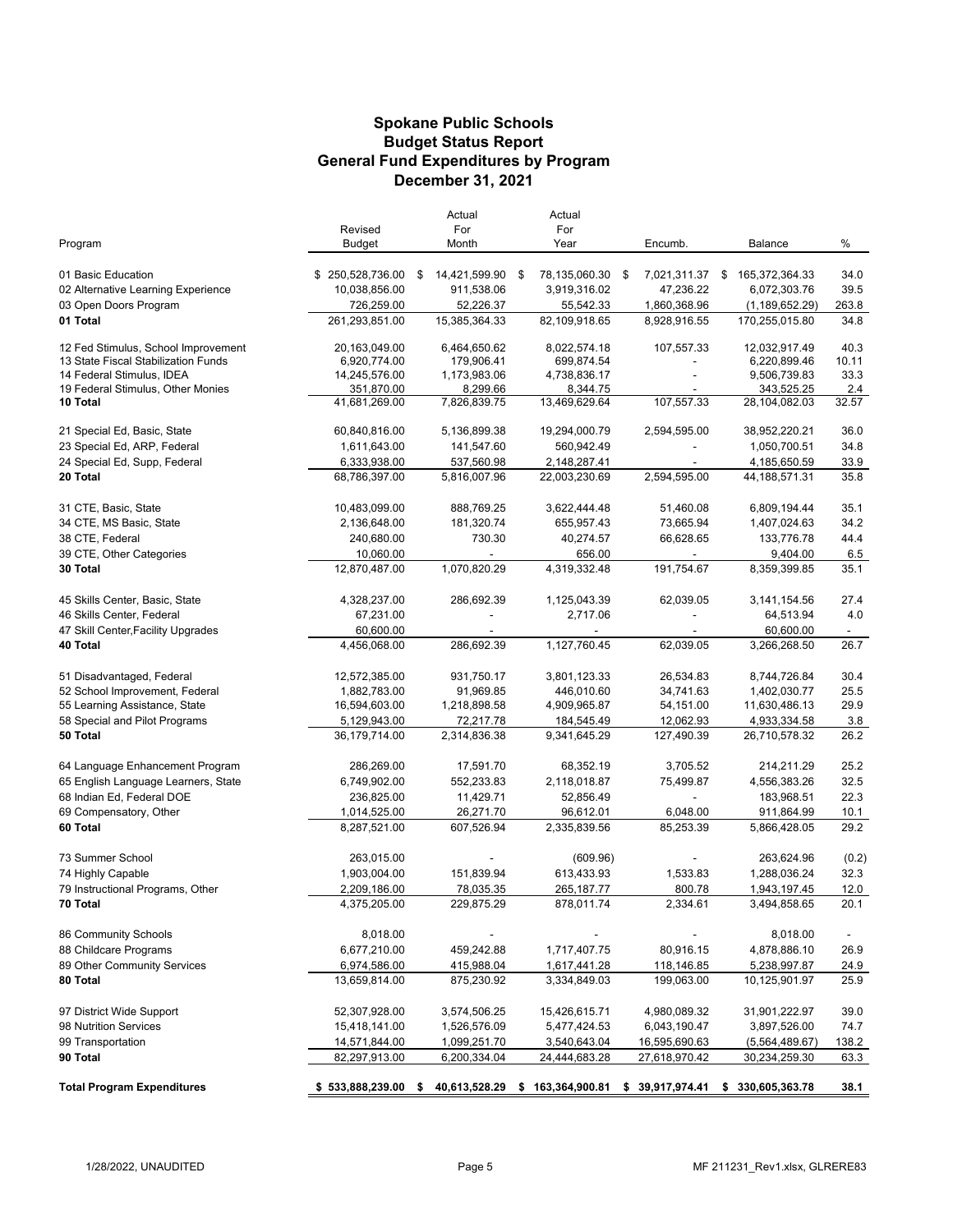#### **Spokane Public Schools General Fund Expenditures by Activity December 31, 2021 Budget Status Report**

| Activity                                   | Revised<br><b>Budget</b> |      | Actual<br>For<br>Month | Actual<br>For<br>Year | Encumb.                  | Balance              | $\%$    |
|--------------------------------------------|--------------------------|------|------------------------|-----------------------|--------------------------|----------------------|---------|
| 11 Board of Directors                      | \$<br>1,773,396.00 \$    |      | 18,171.90 \$           | 160,386.40 \$         | 719,616.16 \$            | 893,393.44           | 49.6    |
| 12 Superintendent's Office                 | 638,170.00               |      | 36,040.37              | 179,967.45            |                          | 458,202.55           | 28.2    |
| 13 Business Office                         | 3,389,890.00             |      | 237,310.87             | 943,172.92            | 56.300.13                | 2,390,416.95         | 29.5    |
| 14 Human Resources                         | 4,447,388.00             |      | 317,456.27             | 1,309,833.95          | 203,357.41               | 2,934,196.64         | 34.0    |
| 15 Public Relations                        | 884.338.00               |      | 42.804.09              | 184,920.72            | 100,137.29               | 599.279.99           | 32.2    |
| 21 Supervision                             | 9,779,573.00             |      | 701,278.40             | 2,822,659.17          | 49,404.78                | 6,907,509.05         | 29.4    |
| 22 Learning Resources                      | 5,425,013.00             |      | 125,790.92             | 382,637.61            | 50,012.57                | 4,992,362.82         | 8.0     |
| 23 Principal's Office                      | 28,767,076.00            |      | 2,675,187.43           | 9,643,877.69          | 26,480.72                | 19,096,717.59        | 33.6    |
| 24 Guidance and Counseling                 | 17,501,579.00            |      | 1,502,230.00           | 5,930,873.30          | 414,093.62               | 11,156,612.08        | 36.3    |
| 25 Pupil Management and Safety             | 2,564,700.00             |      | 207,624.17             | 729,628.03            | 6,948.75                 | 1,828,123.22         | 28.7    |
| 26 Health and Related Services             | 18,934,647.00            |      | 1,560,253.47           | 5,966,647.60          | 596,063.61               | 12,371,935.79        | 34.7    |
| 27 Teaching                                | 310,415,441.00           |      | 23,745,215.97          | 94,863,309.49         | 9,333,181.26             | 206,218,950.25       | 33.6    |
| 28 Extra Curricular                        | 7,974,540.00             |      | 484,847.97             | 2,502,028.30          | 424,501.12               | 5,048,010.58         | 36.7    |
| 31 Instructional Professional Developement | 18,594,415.00            |      | 1,012,273.92           | 3,805,110.49          | 262,237.33               | 14,527,067.18        | 21.9    |
| 32 Instructional Technology                | 12,597,150.00            |      | 1,347,046.47           | 6,768,425.14          | 724,062.15               | 5,104,662.71         | 59.5    |
| 33 Curriculum                              | 6,269,164.00             |      | 7,450.45               | 2,092,244.12          | 238,424.34               | 3,938,495.54         | 37.2    |
| 34 State Prof Development                  | 3,670,693.00             |      | 276,073.06             | 1,113,038.66          | $\overline{\phantom{0}}$ | 2,557,654.34         | 30.3    |
| 41 Nutrition Services Supervision          | 1,125,233.00             |      | 95,830.34              | 375,242.38            | 109.40                   | 749,881.22           | 33.4    |
| 42 Food                                    | 6,239,925.00             |      | 583,428.08             | 2,450,906.01          | 4,826,915.00             | (1,037,896.01)       | 116.6   |
| 44 Operations                              | 8,840,975.00             |      | 847,317.67             | 2,679,178.67          | 1,216,166.07             | 4,945,630.26         | 44.1    |
| 49 Food Services Transfers                 | (787, 992.00)            |      |                        | (27,902.53)           | $\overline{\phantom{0}}$ | (760, 089.47)        | 3.5     |
| 51 Transportation Supervision              | 428,770.00               |      | 35,382.89              | 132,838.93            | 126,000.92               | 169,930.15           | 60.4    |
| 52 Operation of Buses                      | 12,961,395.00            |      | 993,538.12             | 3,174,647.25          | 16,469,689.71            | (6,682,941.96)       | 151.6   |
| 61 Maintenance Supervision                 | 1,170,641.00             |      | 85,642.32              | 329.556.36            | 35,843.75                | 805,240.89           | 31.2    |
| 62 Grounds Maintenance                     | 1,051,565.00             |      | 55,476.84              | 202,427.73            | 39,337.91                | 809,799.36           | 23.0    |
| 63 Operation of Plant                      | 15,224,021.00            |      | 1,245,615.20           | 4,505,695.52          | 447,601.27               | 10,270,724.21        | 32.5    |
| 64 Maintenance of Plant and Equipment      | 8,622,430.00             |      | 540,686.89             | 2,305,440.78          | 713,451.56               | 5,603,537.66         | 35.0    |
| 65 Utilities                               | 6,677,331.00             |      | 572,136.04             | 1,646,954.36          | 525,739.90               | 4,504,636.74         | 32.5    |
| 67 Plant Security                          | 948,802.00               |      | 59,913.68              | 275,716.77            | 160,005.11               | 513,080.12           | 45.9    |
| 68 Insurance                               | 2,365,061.00             |      | 147,844.00             | 1,158,951.89          | 1,028,216.00             | 177,893.11           | 92.5    |
| 72 Information Systems                     | 4,656,825.00             |      | 306,817.96             | 1,856,040.86          | 457,407.42               | 2,343,376.72         | 49.7    |
| 73 Printing                                | 365,603.00               |      | 48,146.74              | 167,452.06            | 358,438.73               | (160, 287.79)        | 143.8   |
| 74 Warehousing and Distributing            | 1,002,445.00             |      | 62,926.56              | 266,613.37            | 20,370.18                | 715,461.45           | 28.6    |
| 75 District Motor Pool                     | (88, 819.00)             |      | 29,184.83              | 105,094.90            | 169,400.33               | (363, 314.23)        | (309.1) |
| 91 Public Activities                       | 9,456,855.00             |      | 606,584.40             | 2,361,284.46          | 118,459.91               | 6,977,110.63         | 26.2    |
| <b>Total All Activities</b>                | \$<br>533,888,239.00     | - \$ | 40,613,528.29          | \$<br>163,364,900.81  | \$<br>39,917,974.41      | \$<br>330,605,363.78 | 38.1    |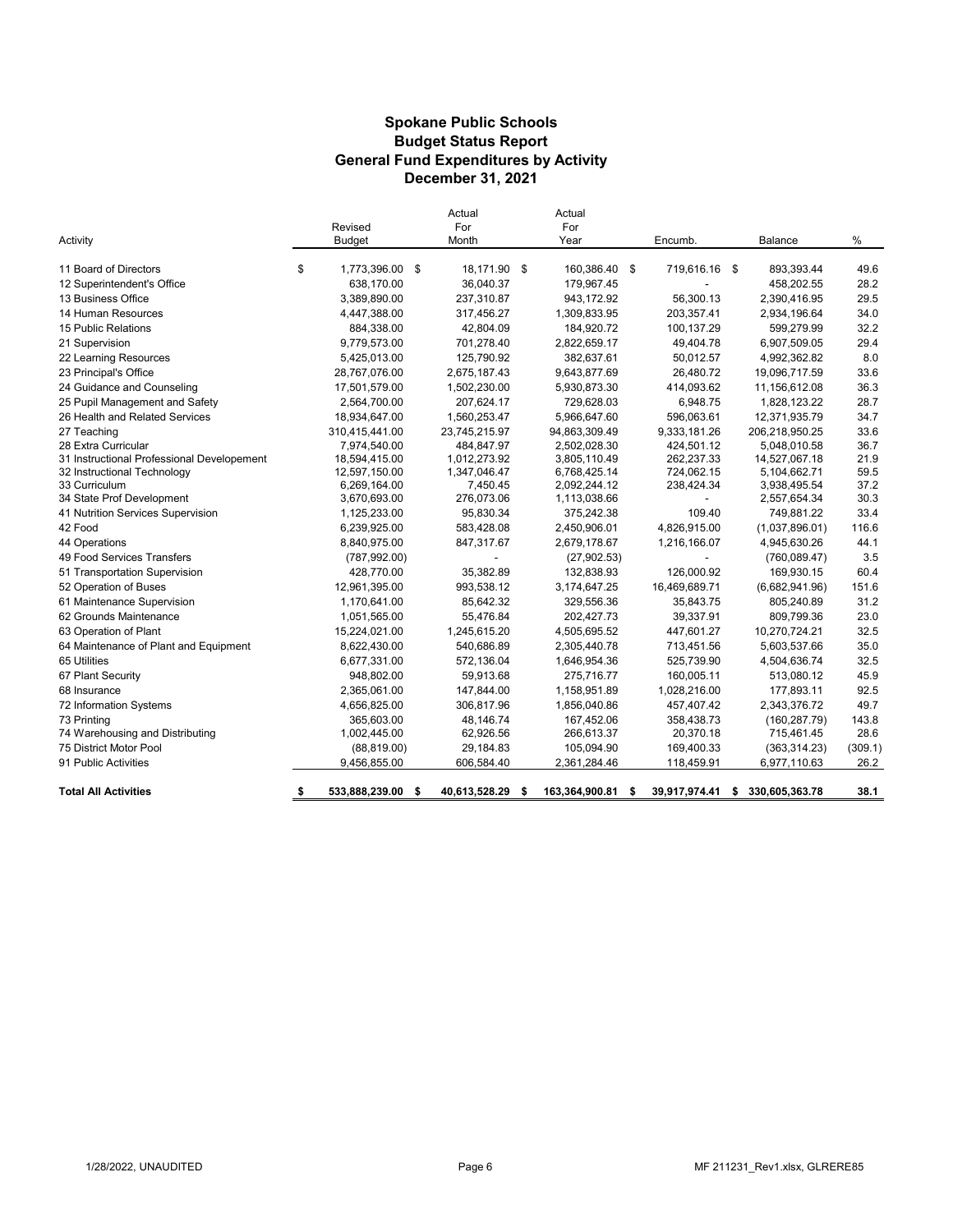#### **Budget Status Report General Fund Expenditures by Object Spokane Public Schools December 31, 2021**

| Object                       | Revised<br><b>Budget</b> |      | Actual<br>For<br>Month | Actual<br>For<br>Year | Encumb.                  | <b>Balance</b>     | %    |
|------------------------------|--------------------------|------|------------------------|-----------------------|--------------------------|--------------------|------|
| 0 Debit Transfer             | \$<br>2.776.655.00       | - \$ | 21.678.30              | \$<br>129.902.03 \$   | $\blacksquare$           | \$<br>2.646.752.97 | 4.7  |
| 1 Credit Transfer            | (2,776,655.00)           |      | (21, 678.30)           | (129.902.03)          | $\overline{\phantom{a}}$ | (2,646,752.97)     | 4.7  |
| 2 Certificated Salaries      | 247.688.261.00           |      | 19.570.538.93          | 79,356,633.39         | -                        | 168,331,627.61     | 32.0 |
| 3 Classified Salaries        | 74.732.757.00            |      | 6.795.524.51           | 23.520.425.78         | ۰                        | 51.212.331.22      | 31.5 |
| 4 Employee Benefits          | 124.075.311.00           |      | 9.619.290.31           | 37.960.222.36         | ۰                        | 86.115.088.64      | 30.6 |
| 5 Supplies and Materials     | 41.554.121.00            |      | 1.391.714.02           | 11.847.907.33         | 8.733.359.86             | 20,972,853.81      | 49.5 |
| <b>7 Contracted Services</b> | 44.437.522.00            |      | 3.258.258.01           | 10.523.942.29         | 30.975.470.60            | 2.938.109.11       | 93.4 |
| 8 Travel                     | 694,205.00               |      | 9.716.69               | 45.196.94             |                          | 649.008.06         | 6.5  |
| 9 Capital Outlay             | 706.062.00               |      | (31, 514, 18)          | 110,572.72            | 209,143.95               | 386.345.33         | 45.3 |
| <b>Total All Objects</b>     | \$533.888.239.00         |      | 40.613.528.29          | \$163.364.900.81      | \$39.917.974.41          | \$330,605,363,78   | 38.1 |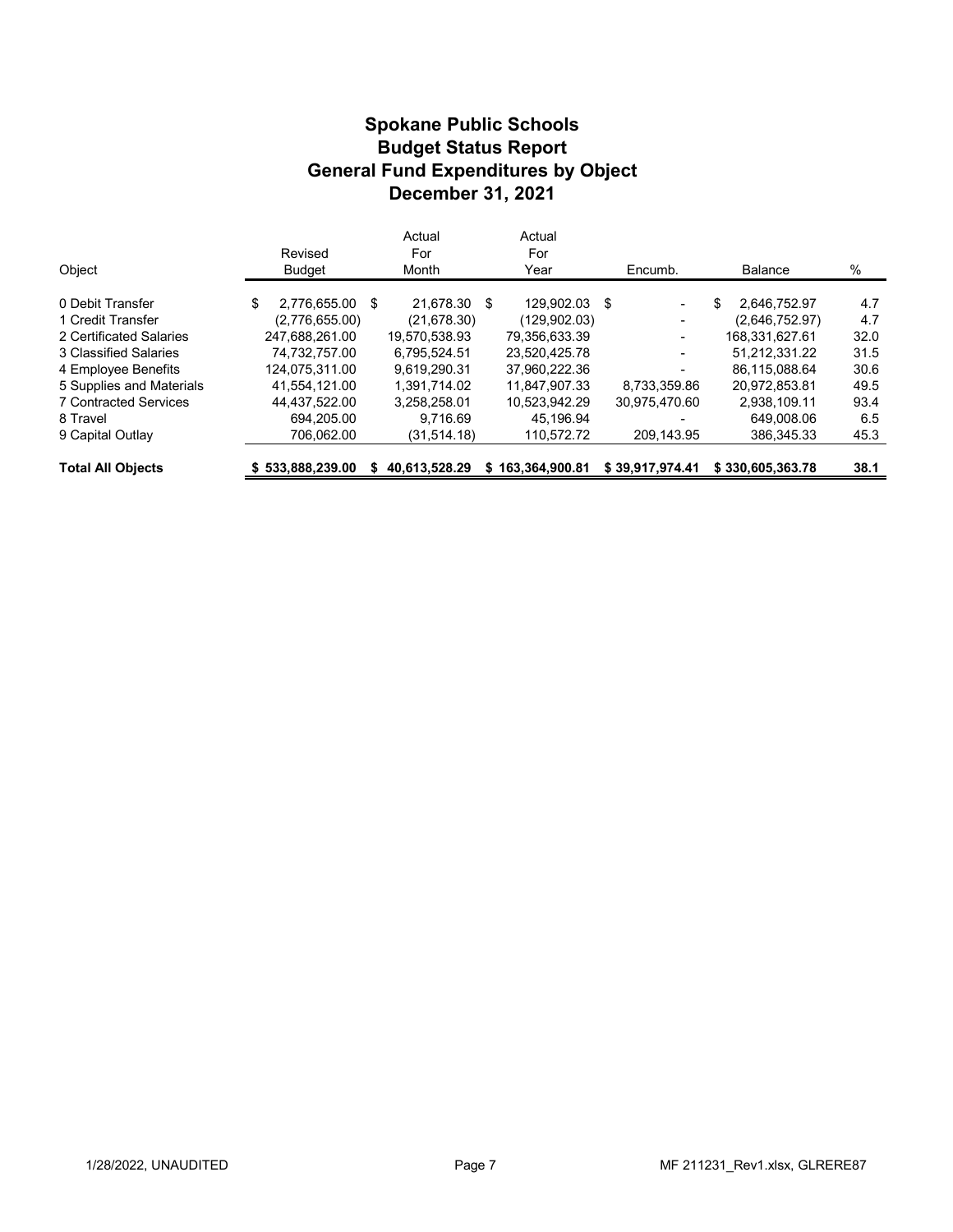#### SPOKANE PUBLIC SCHOOLS - 2021-22 Cumulative Revenues Budget vs. Actual (Budget based on 2 yr monthly history)



Revenues (in thousands) Revenues (in thousands)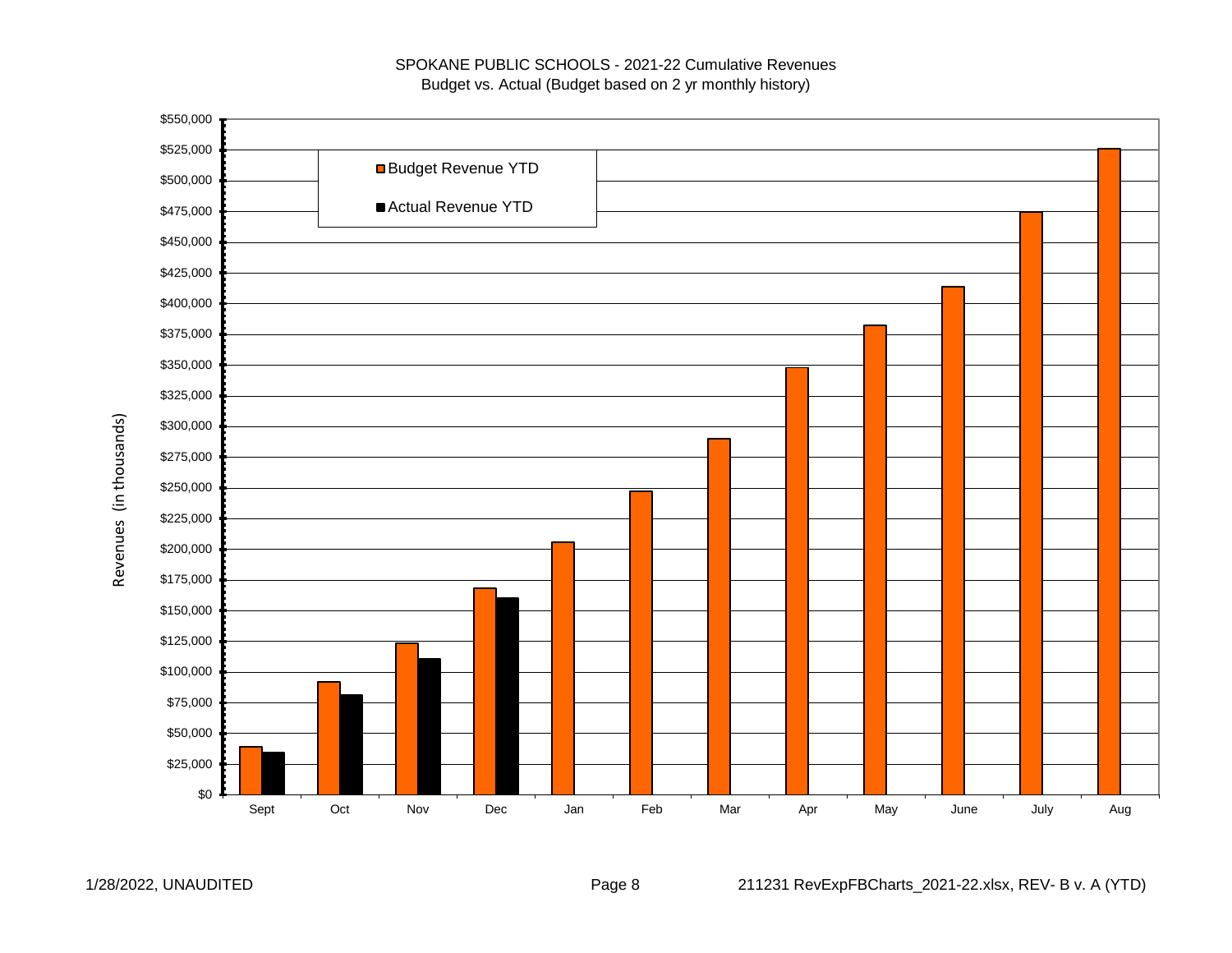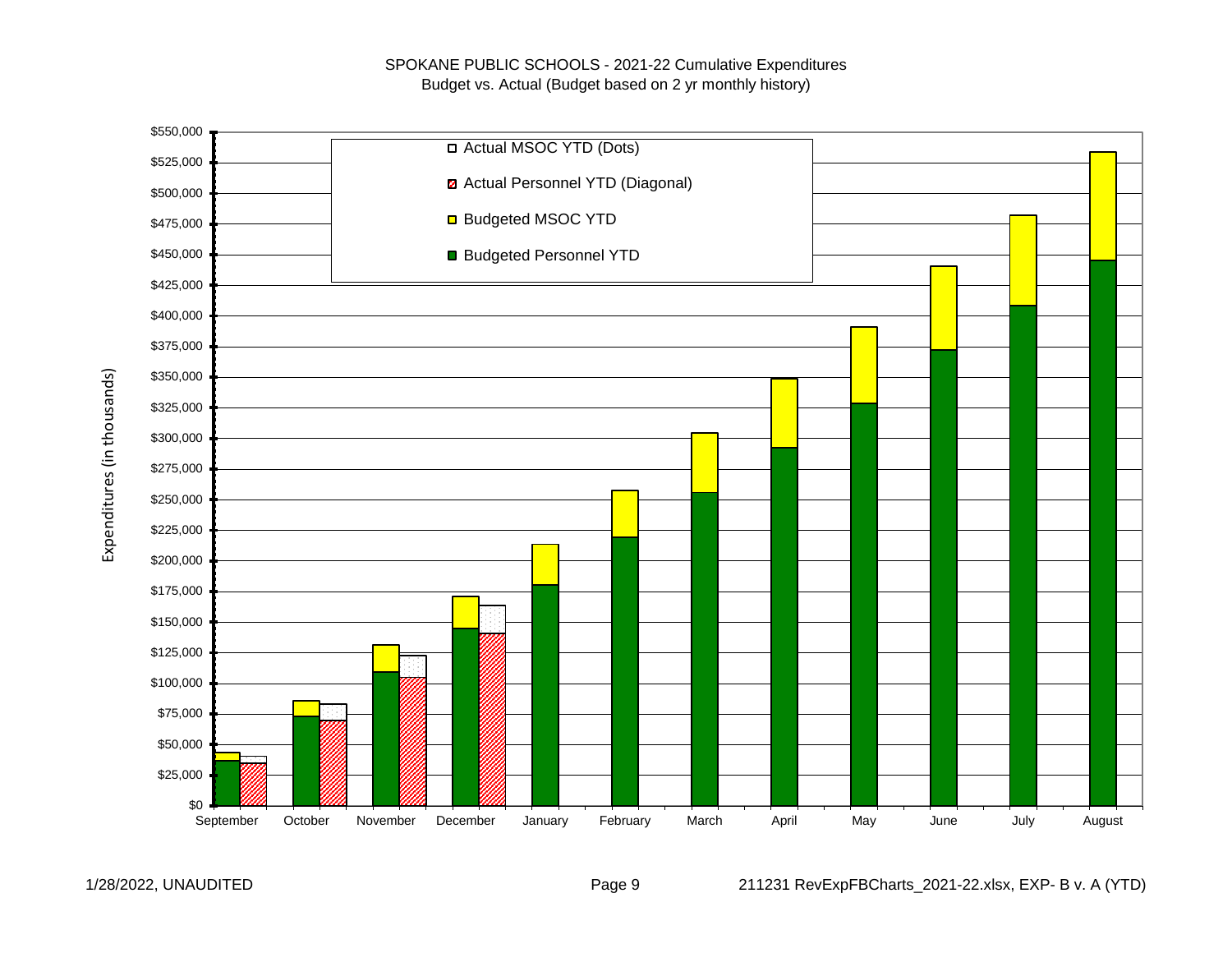

Fund Balance (in thousands) Fund Balance (in thousands)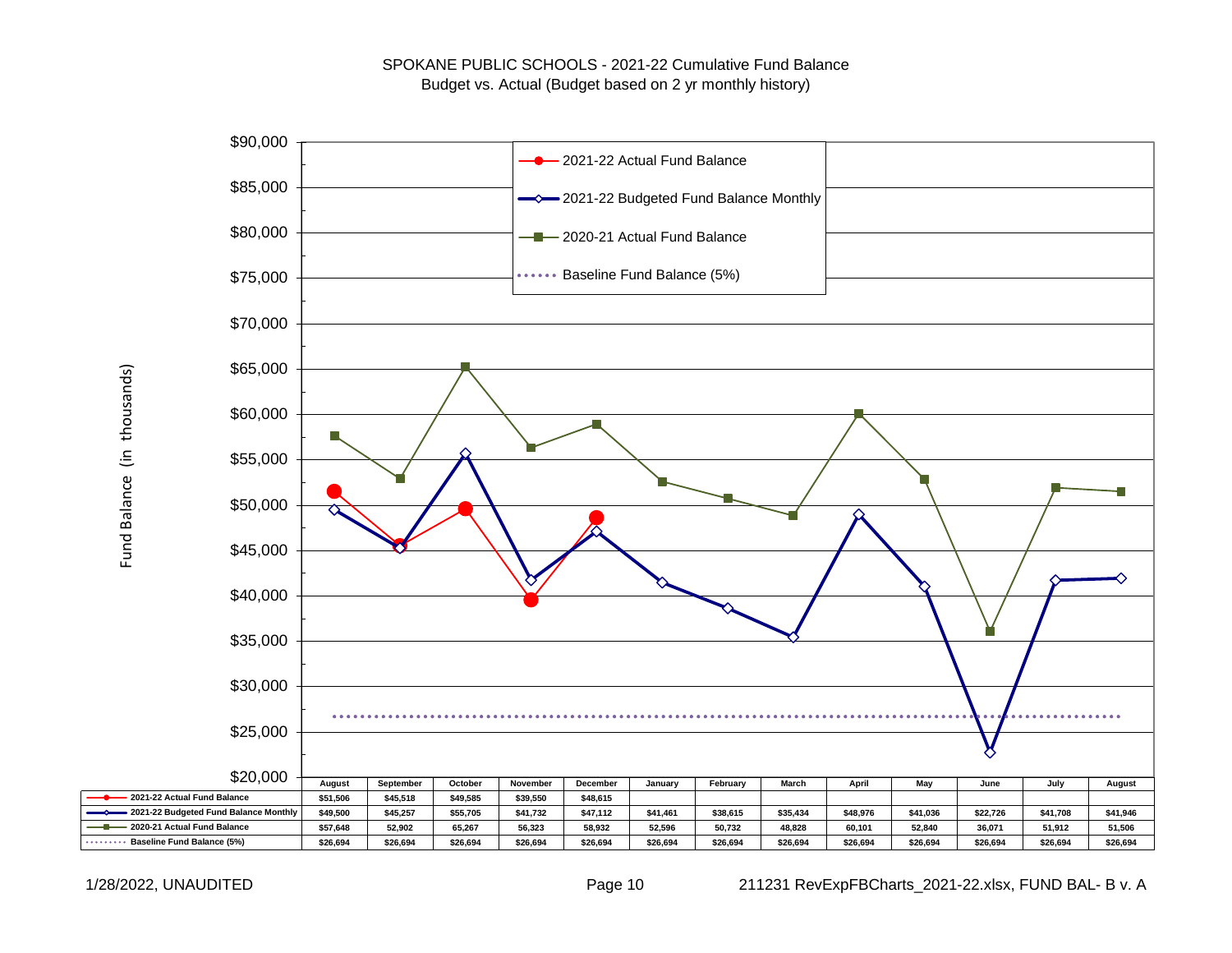#### **December 31, 2021 Spokane Public Schools Capital Projects Fund Budget Status Report**

|                                                                                          | Revised<br><b>Budget</b>       | Actual<br>For<br>Year                     | <b>Balance</b>                                 | %            |
|------------------------------------------------------------------------------------------|--------------------------------|-------------------------------------------|------------------------------------------------|--------------|
| <b>Revenues and Other Financing Sources</b>                                              |                                |                                           |                                                |              |
| <b>Investment Earnings</b>                                                               | \$<br>1,731,000.00             | \$<br>399,009.83                          | 1,331,990.17<br>\$.                            | 23.1         |
| <b>State Revenues</b>                                                                    | 27,041,000.00                  | (20, 361, 834.34)                         | 47,402,834.34                                  | (75.3)       |
| Fed Other Agency Grants                                                                  |                                | (138,000.00)                              | 138,000.00                                     |              |
| <b>Total Revenues and Other Financing Sources</b>                                        | 28,772,000.00                  | (20, 100, 824.51)                         | 48,872,824.51                                  | (69.9)       |
| <b>Expenditures and Other Financing Uses</b><br>10 Sites<br>20 Buildings<br>30 Equipment | 151,549,000.00<br>5,530,000.00 | 905,031.49<br>30,014,434.71<br>968,424.14 | (905,031.49)<br>121,534,565.29<br>4,561,575.86 | 19.8<br>17.5 |
| <b>Total Expenditures and Other Financing Uses</b>                                       | 157,079,000.00                 | 31,887,890.34                             | 125,191,109.66                                 | 20.3         |
| <b>Beginning Fund Balance</b>                                                            | 153,100,000.00                 | 201,549,204.06                            |                                                |              |
| <b>Excess Revenues Over/(Under) Expenditures</b>                                         | 128,307,000.00)                | (51,988,714.85)                           |                                                |              |
| <b>Ending Fund Balance</b>                                                               | 24,793,000.00                  | \$149,560,489.21                          |                                                |              |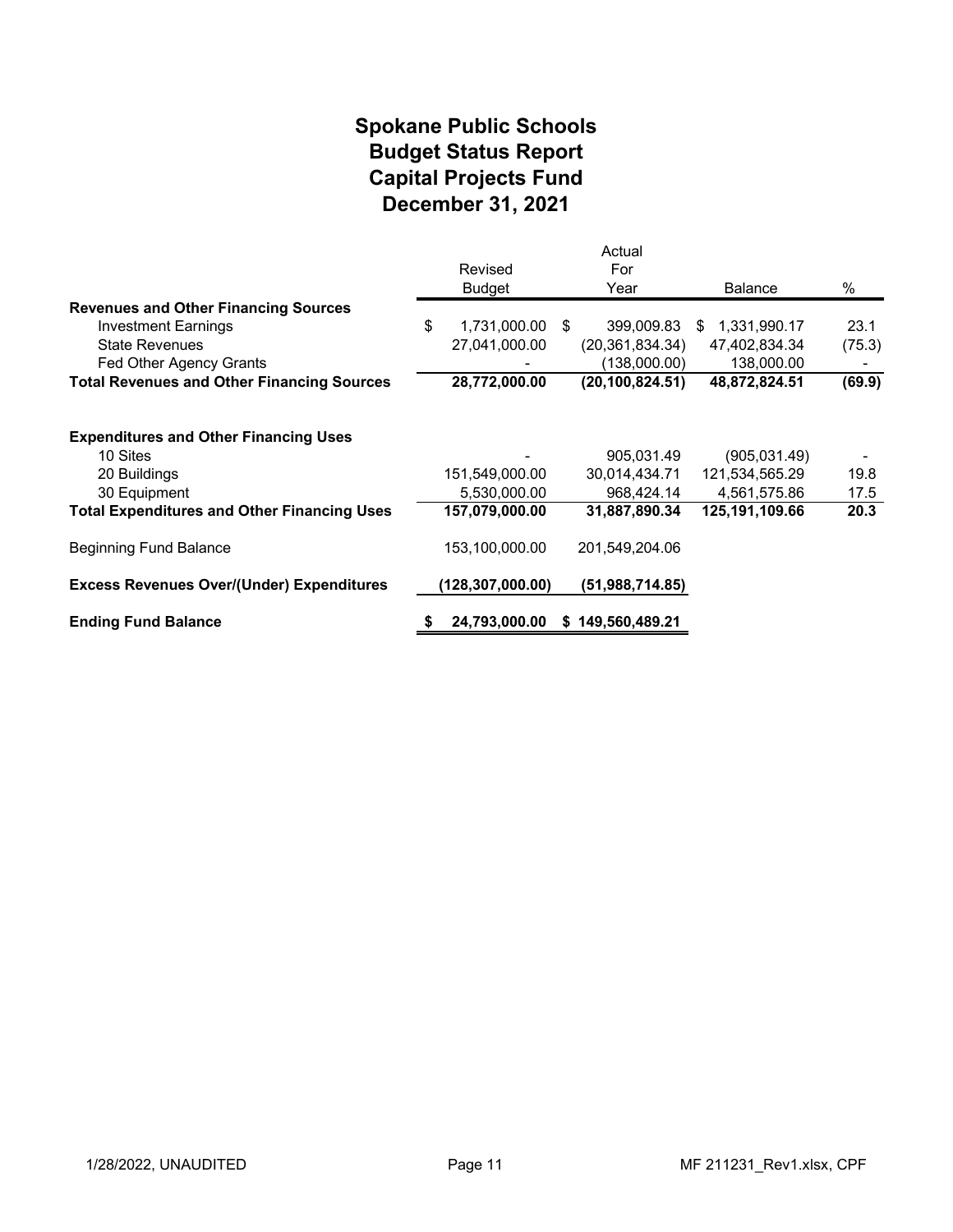#### **Spokane Public Schools Debt Service Fund December 31, 2021 Budget Status Report**

|                                                    |                     |     | Actual            |                |      |
|----------------------------------------------------|---------------------|-----|-------------------|----------------|------|
|                                                    | Budget              |     | For<br>Year       | <b>Balance</b> | $\%$ |
| <b>Revenues and Other Financing Sources</b>        |                     |     |                   |                |      |
| Local Taxes Revenue                                | \$<br>65,600,000.00 | -\$ | 27,939,549.28 \$  | 37,660,450.72  | 42.6 |
| Local Nontax Revenue                               | 209,000.00          |     | 72,629.13         | 136,370.87     | 34.8 |
| <b>Federal Revenue Revenue</b>                     |                     |     | 433,688.00        | (433,688.00)   |      |
| <b>Total Revenues and Other Financing Sources</b>  | 65,809,000.00       |     | 28,445,866.41     | 37,363,133.59  | 43.2 |
| <b>Expenditures and Other Financing Uses</b>       |                     |     |                   |                |      |
| <b>Matured Bond Expenditures</b>                   | 43,900,000.00       |     | 42,960,000.00     | 940,000.00     | 97.9 |
| Interest on Bonds                                  | 25,000,000.00       |     | 12,893,156.25     | 12,106,843.75  | 51.6 |
| <b>Bond Transfer Fees</b>                          | 100,000.00          |     | 3,195.62          | 96,804.38      | 3.2  |
| <b>Total Expenditures and Other Financing Uses</b> | 69,000,000.00       |     | 55,856,351.87     | 13,143,648.13  | 81.0 |
| <b>Beginning Fund Balance</b>                      | 30,800,000.00       |     | 35,419,076.75     |                |      |
| <b>Excess Revenues Over/(Under) Expenditures</b>   | (3, 191, 000.00)    |     | (27, 410, 485.46) |                |      |
| <b>Ending Fund Balance</b>                         | 27,609,000.00       | S   | 8,008,591.29      |                |      |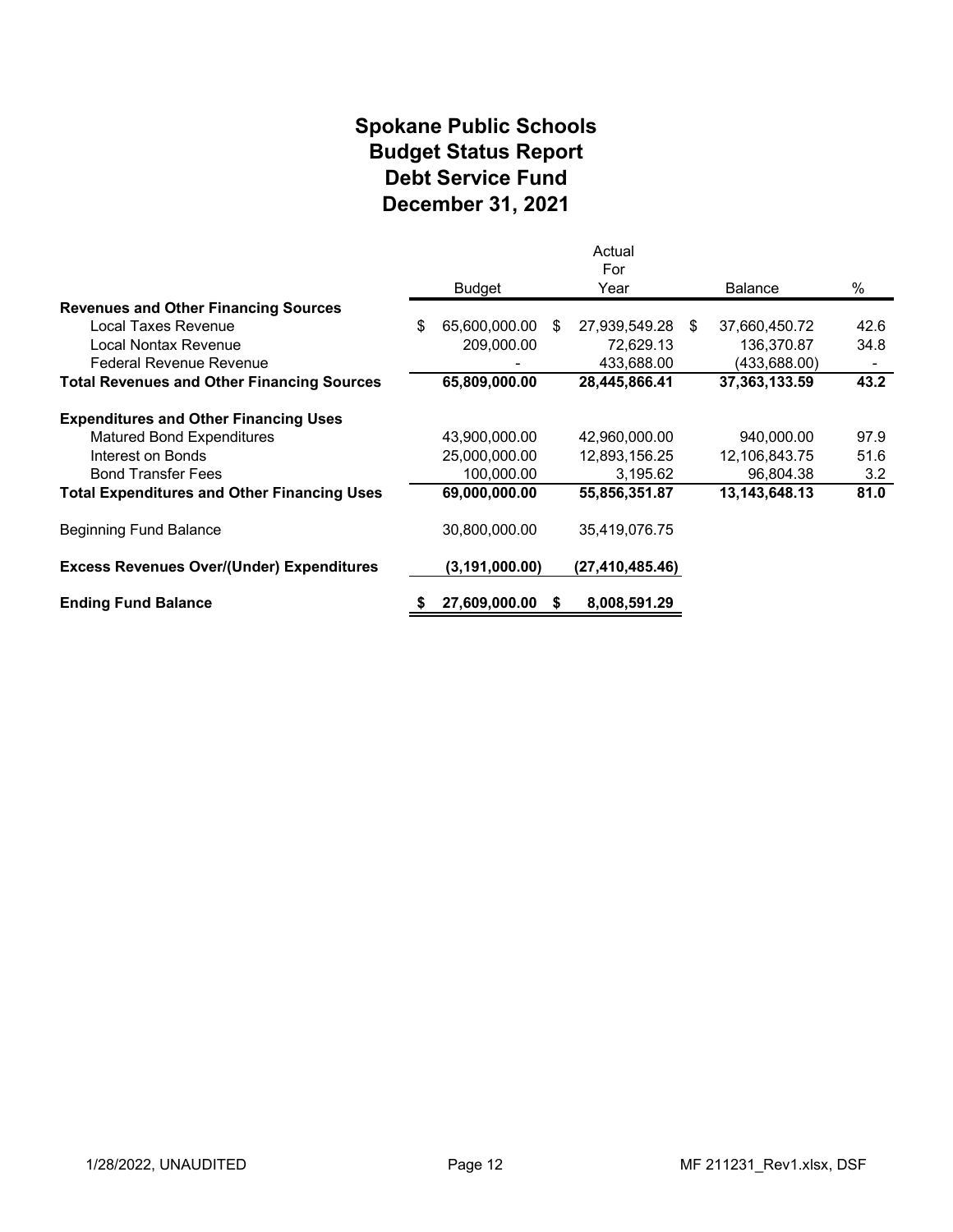#### **Spokane Public Schools Associated Student Body December 31, 2021 Budget Status Report**

|                                                  |                  |    | Actual       |    |                |      |
|--------------------------------------------------|------------------|----|--------------|----|----------------|------|
|                                                  | <b>Budget</b>    |    | For<br>Year  |    | <b>Balance</b> | %    |
| <b>Revenues</b>                                  |                  |    |              |    |                |      |
| 100 General ASB                                  | \$<br>575,000.00 | \$ | 131,607.01   | S. | 443,392.99     | 22.9 |
| 200 Athletics                                    | 940,000.00       |    | 218,143.07   |    | 721,856.93     | 23.2 |
| 300 Classes                                      | 703,000.00       |    | 103,136.10   |    | 599,863.90     | 14.7 |
| 400 Clubs                                        | 280,000.00       |    | 58,395.44    |    | 221,604.56     | 20.9 |
| <b>Total Revenues</b>                            | 2,498,000.00     |    | 511,281.62   |    | 1,986,718.38   | 20.5 |
| <b>Expenditures</b>                              |                  |    |              |    |                |      |
| 100 General ASB                                  | 529,000.00       |    | 95,653.90    |    | 433,346.10     | 18.1 |
| 200 Athletics                                    | 1,107,000.00     |    | 172,028.91   |    | 934,971.09     | 15.5 |
| 300 Classes                                      | 709,000.00       |    | 77,526.80    |    | 631,473.20     | 10.9 |
| 400 Clubs                                        | 238,000.00       |    | 46,763.14    |    | 191,236.86     | 19.6 |
| <b>Total Expenditures</b>                        | 2,583,000.00     |    | 391,972.75   |    | 2,191,027.25   | 15.2 |
| <b>Beginning Fund Balance</b>                    | 1,560,000.00     |    | 1,616,137.26 |    |                |      |
| <b>Excess Revenues Over/(Under) Expenditures</b> | (85,000.00)      |    | 119,308.87   |    |                |      |
| <b>Ending Fund Balance</b>                       | 1,475,000.00     | S. | 1,735,446.13 |    |                |      |